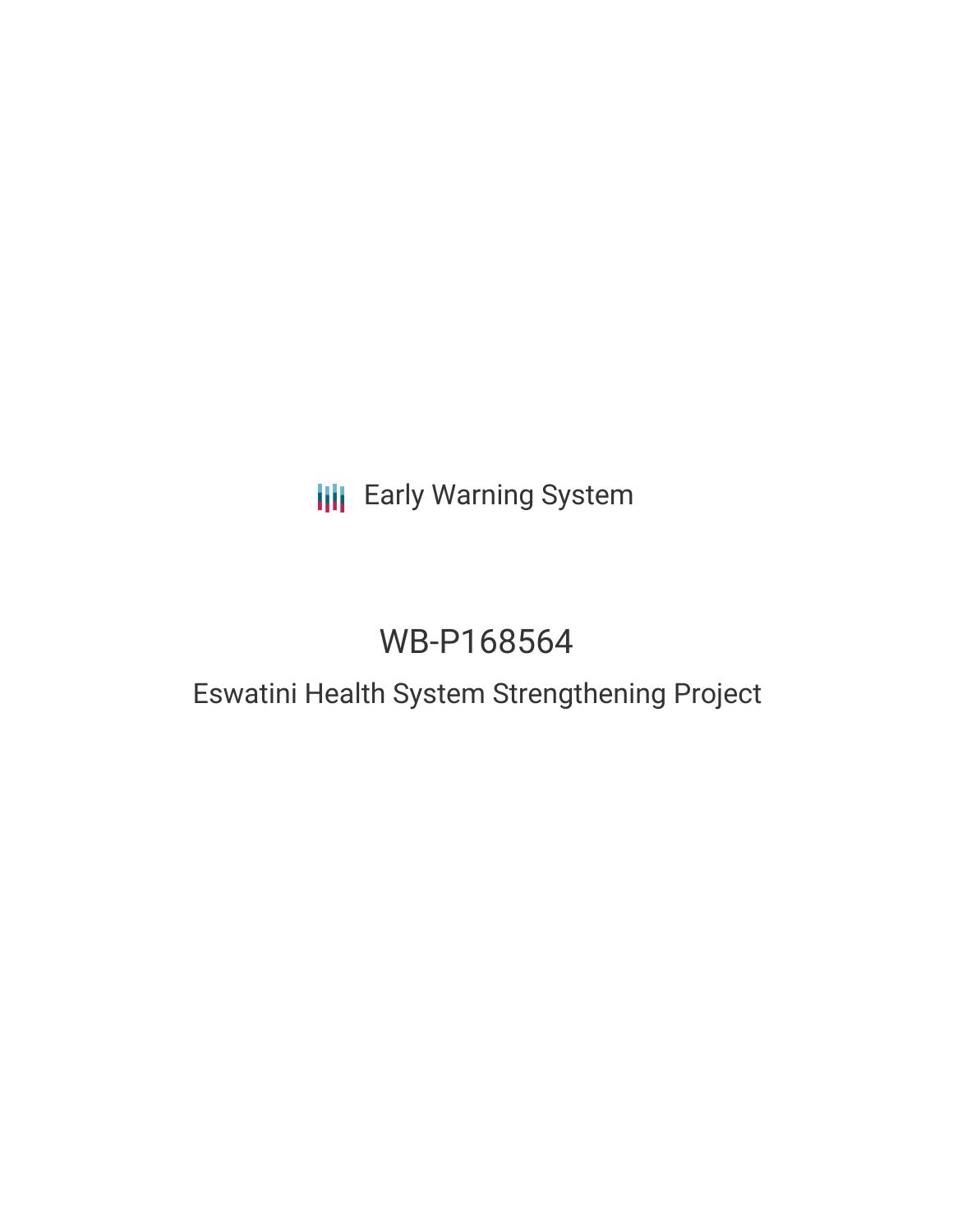

#### **Quick Facts**

| <b>Financial Institutions</b>  | World Bank (WB)     |
|--------------------------------|---------------------|
| <b>Status</b>                  | Proposed            |
| <b>Bank Risk Rating</b>        |                     |
| <b>Voting Date</b>             | 2019-12-12          |
| <b>Borrower</b>                | Ministry of Finance |
| <b>Sectors</b>                 | Finance             |
| <b>Investment Amount (USD)</b> | \$20.00 million     |
| <b>Project Cost (USD)</b>      | \$20.00 million     |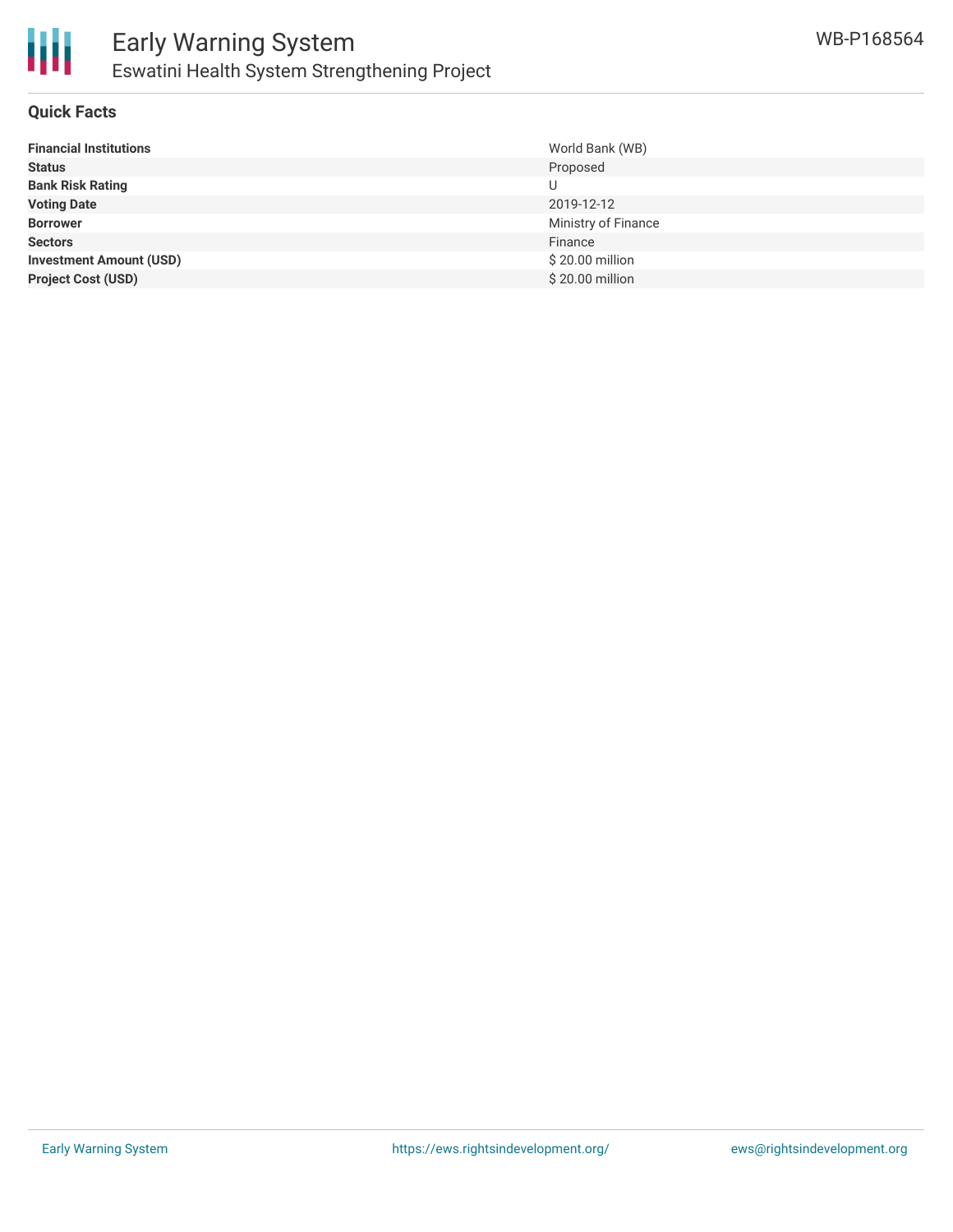

#### **Project Description**

The project development objective is to improve the quality and efficiency of health services delivery, with a focus on maternal and child health and non-communicable diseases.

Progress towards the achievement of the PDO will be measured by:

1. Health Facility Quality Index scored 0-100: average score for all health facilities14 will be computed with emphasis on process and outcome measures and less on structural measures

2. Percentage of outpatient visits which took place in Primary Health Care (PHC) facilities.15

3. Pregnant women receiving at least 4 ANCs with defined quality standards (1st ANC in 1st Trimester; receiving the seven services;16 indication for high risk pregnancy assessed and marked)

4. Percentage of pregnant women delivering in health facilities providing Emergency Obstetric & Newborn Care (EmONC)

5. Number of people screened for NCDs (hypertension, diabetes, breast cancer, and cervical cancer)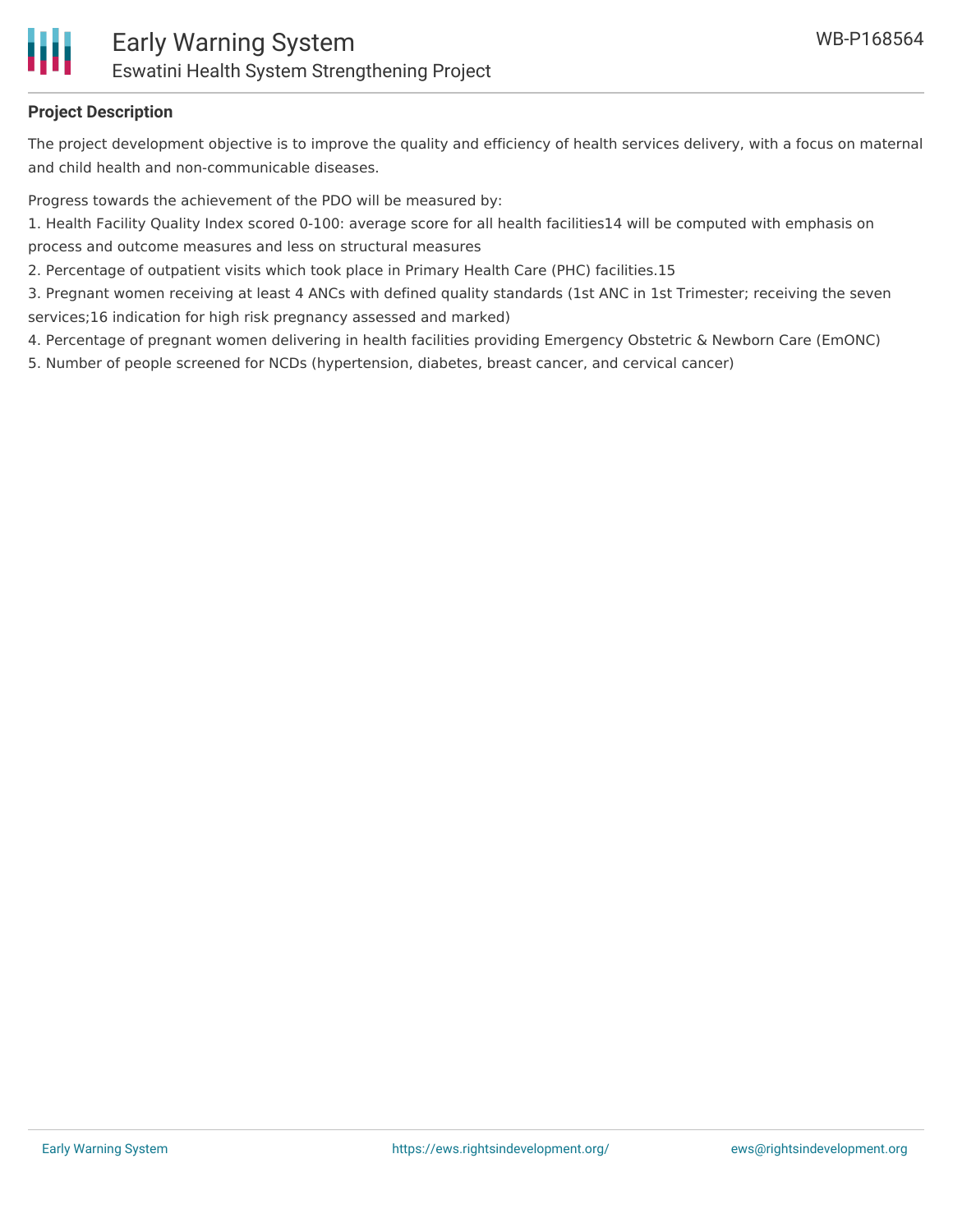

#### **Investment Description**

World Bank (WB)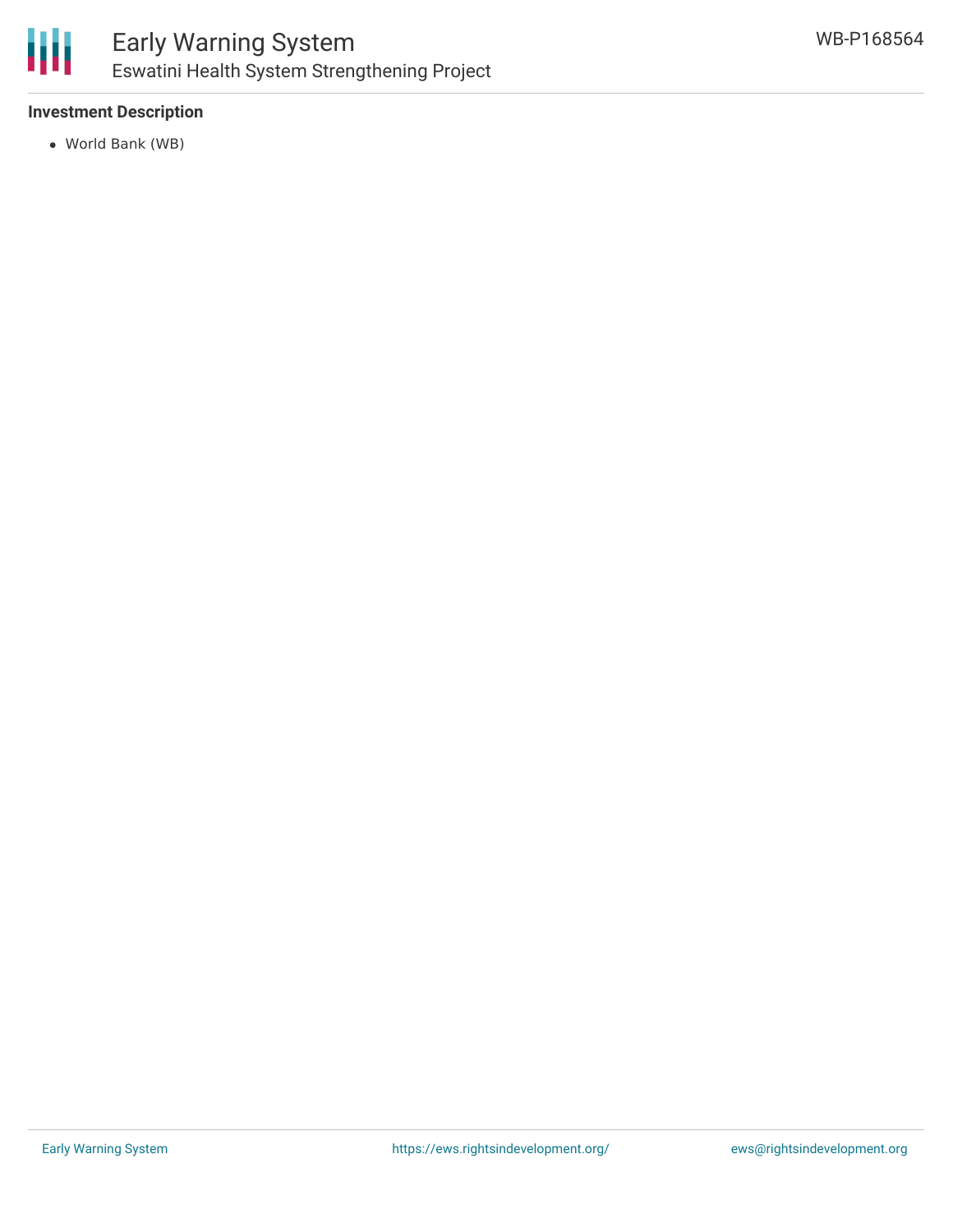

#### **Contact Information**

Ministry of Health Simon Zwane Principal Secretary smz1157@gmail.com

ACCOUNTABILITY MECHANISM OF WORLD BANK

The World Bank Inspection Panel is the independent complaint mechanism and fact-finding body for people who believe they are likely to be, or have been, adversely affected by a World Bank-financed project. If you submit a complaint to the Inspection Panel, they may investigate to assess whether the World Bank is following its own policies and procedures for preventing harm to people or the environment. You can contact the Inspection Panel or submit a complaint by emailing ipanel@worldbank.org. You can learn more about the Inspection Panel and how to file a complaint at: http://ewebapps.worldbank.org/apps/ip/Pages/Home.aspx.